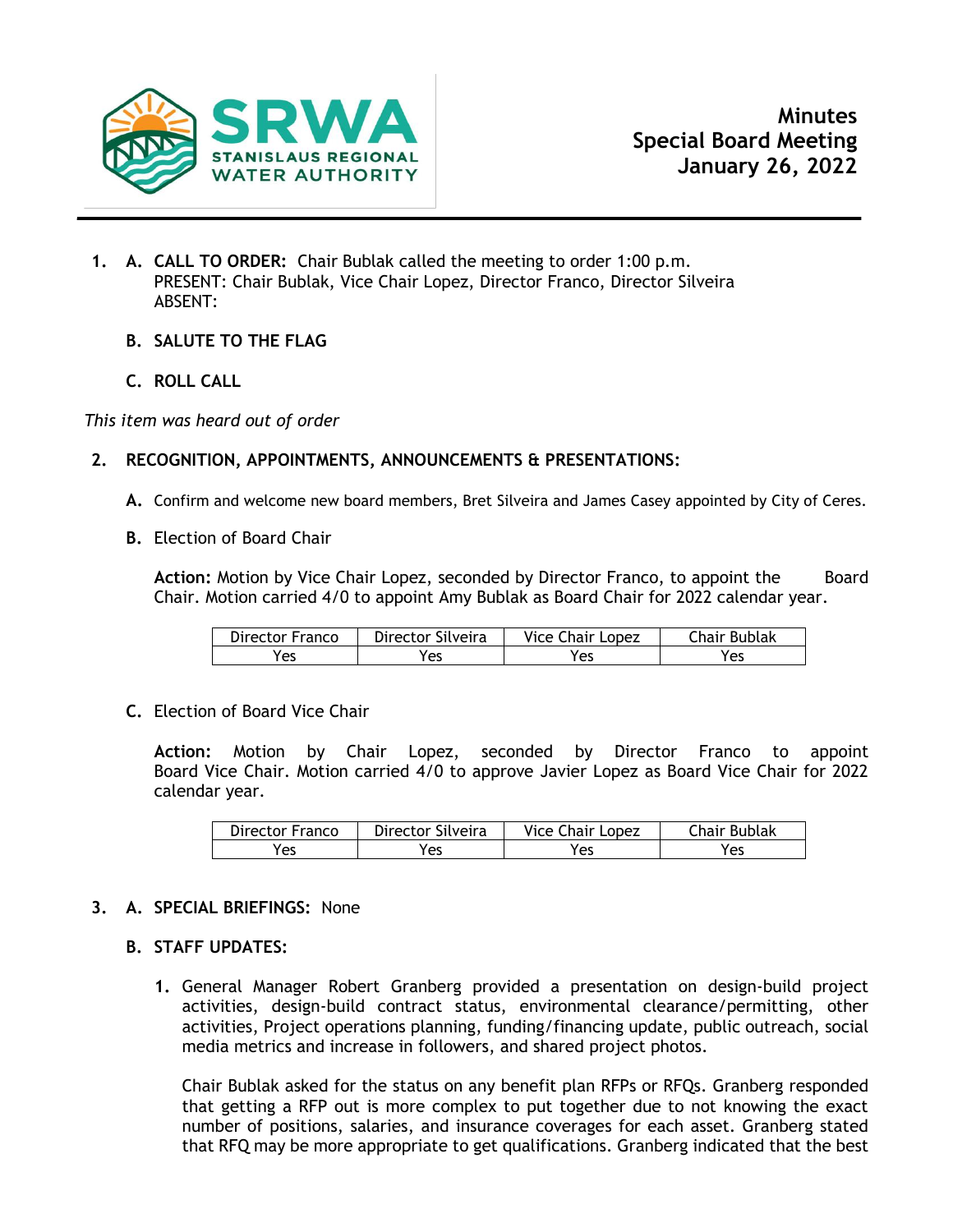option would be to select ACWA JPIA as they are competitive. Vice Chair Lopez requested for more options and data on this subject to be presented to the rate payers. Granberg said he will put a brief overview or outline together.

**2.** Finance Director Isaac Moreno provided an update on financial activity for year-to-date Fiscal Year ending June 30, 2021, and the summary of financial activity as of January 19, 2022. Revenue and expenses were reviewed.

## **C. PUBLIC PARTICIPATION:**

Chair Bublak opened public participation. None of the members of the public spoke. Chair Bublak closed public participation.

## **4. DECLARATION OF CONFLICTS OF INTEREST AND DISQUALIFICATIONS:** None

## **5. CONSENT CALENDAR:**

**Action:** Motion by Director Franco, seconded by Vice Chair Lopez, approving the minutes of the Regular Meeting of November 18, 2021. Motion carried 3/1 by the following vote:

| Director Franco | Director Silveira | <b>Vice Chair Lopez</b> | <b>Chair Bublak</b> |
|-----------------|-------------------|-------------------------|---------------------|
| Yes             | No                | Yes                     | res                 |

**Action:** Motion by Director Franco, seconded by Director Lopez, approving the 2022 Stanislaus Regional Water Authority Board Meeting Schedule for 2022. Motion carried 4/0 by the following vote:

| Director Franco | Director Silveira | <b>Vice Chair Lopez</b> | Chair Bublak |
|-----------------|-------------------|-------------------------|--------------|
| Yes             | res               | Yes                     | Yes          |

## **5. PUBLIC HEARINGS:** None

## **7. SCHEDULED MATTERS:**

**A.** General Manager Granberg recommended the board to authorize submittal of a 2021 Urban and Multibenefit Drought Relief Grant Program Application to the California Department of Water Resources for the Regional Surface Water Supply Project and approve related funding agreement.

Monique Day with the Program Management Team presented the Program qualifications, eligibility for disadvantage communities and addressing long term drought relief. The application was submitted in November 2021, requesting \$7.44 million in grant funding for the raw water pump station, raw water flow split structure, chemical storage and feed building and acceptance testing.

Chair Bublak questioned how the \$7.44 million was reached. Day responded that they spoke with DWR staff and tried to strategize the appropriate competitive amount. Granberg stated it consisted of project elements that have yet to be started.